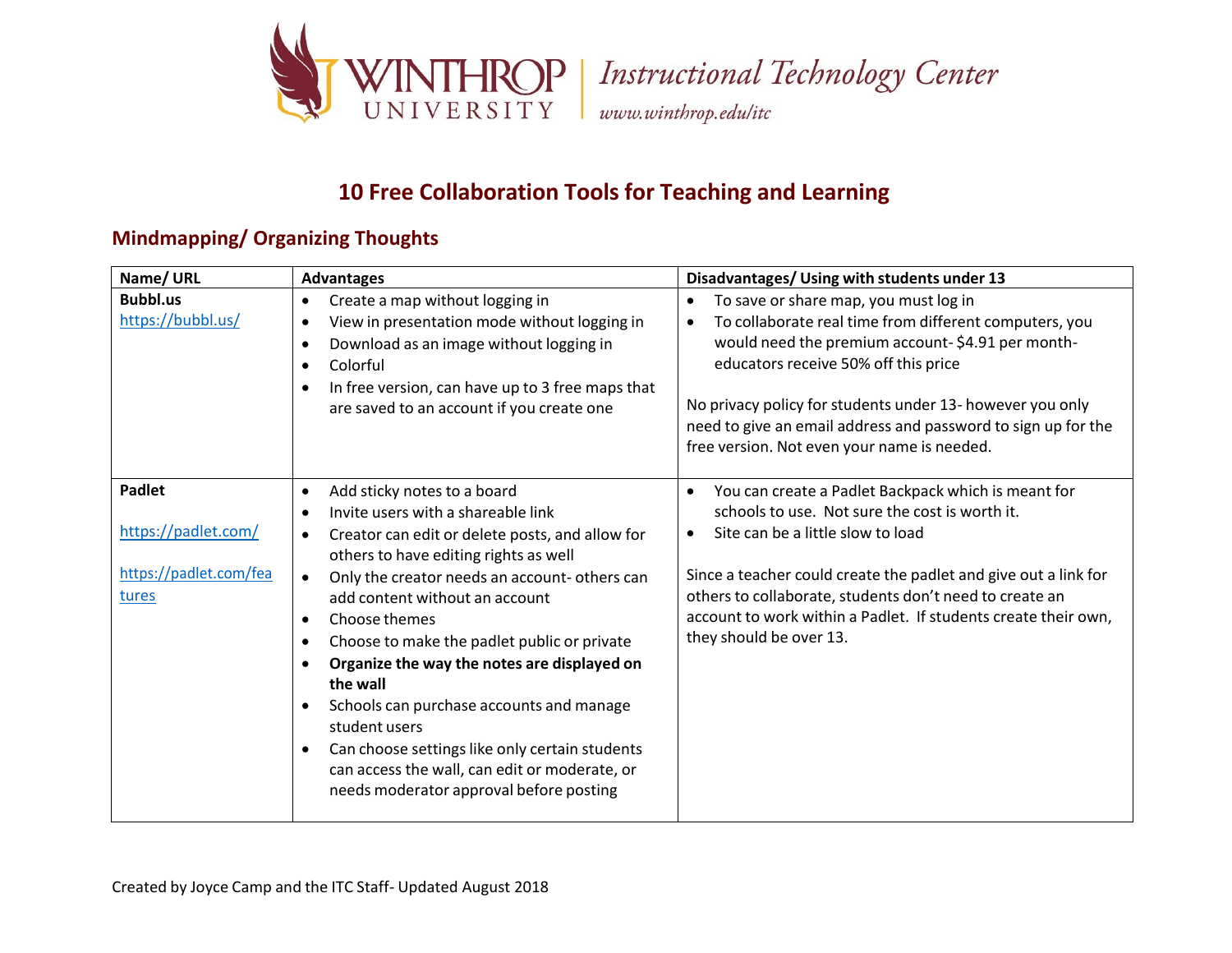

# THROP | Instructional Technology Center

www.winthrop.edulitc

| Popplet<br>http://popplet.com/ | Can be used on an iPad or the web<br>The Popplet app allows you to create multiple<br>Popplet boards<br>Popplet Lite for the iPad is free<br>The full version allows you to create online<br>Popplets that can be shared and edited by other<br>Popplet users<br>Can export via email PDF, JPEG, or save as a<br><b>JPEG</b><br>Didn't need to create an account to use Popplet<br>Lite on iPad<br>Make public or private<br>Embed or share link through email, facebook, or<br>twitter | Popplet app \$4.99<br>$\bullet$<br>Popplet Lite only allows to create one Popplet board at a<br>time<br>Web version may need flash player<br>Can only invite other popplet users as collaborators<br>When you share via a link, the other user can't add to the<br>$\bullet$<br>board<br>Students under 13 do not need an account if they use the trial<br>version and make a quick popplet. For accounts, the students<br>would need parental permission. |
|--------------------------------|-----------------------------------------------------------------------------------------------------------------------------------------------------------------------------------------------------------------------------------------------------------------------------------------------------------------------------------------------------------------------------------------------------------------------------------------------------------------------------------------|------------------------------------------------------------------------------------------------------------------------------------------------------------------------------------------------------------------------------------------------------------------------------------------------------------------------------------------------------------------------------------------------------------------------------------------------------------|
|--------------------------------|-----------------------------------------------------------------------------------------------------------------------------------------------------------------------------------------------------------------------------------------------------------------------------------------------------------------------------------------------------------------------------------------------------------------------------------------------------------------------------------------|------------------------------------------------------------------------------------------------------------------------------------------------------------------------------------------------------------------------------------------------------------------------------------------------------------------------------------------------------------------------------------------------------------------------------------------------------------|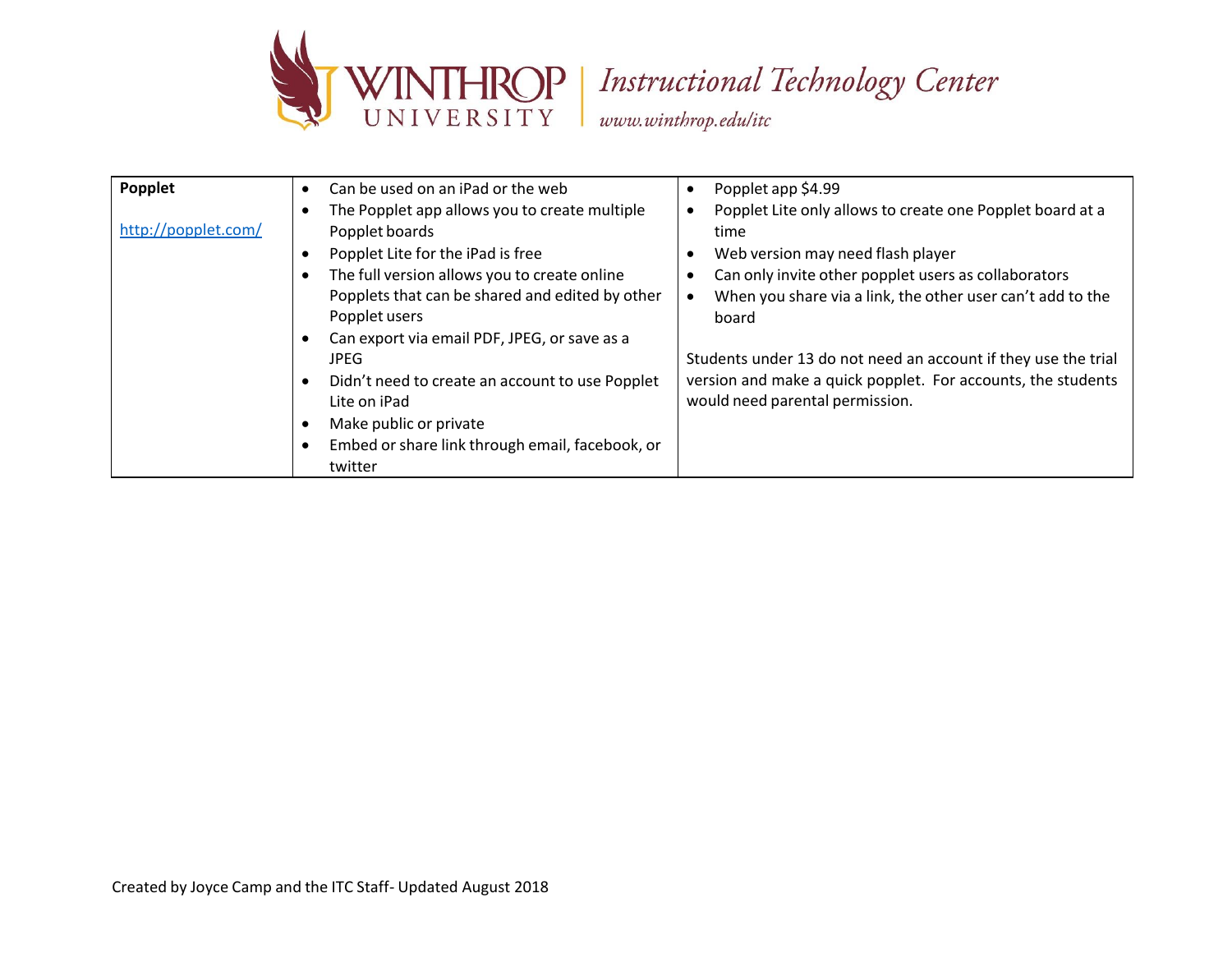

#### **Writing**

| Name/URL                                                                           | <b>Advantages</b>                                                                                                                                                                                                                                                                                                                                                                                                                                                                                                                                                                        | Disadvantages/ Using with students under 13                                                                                                                                                                                                                                                                                                                                                                       |
|------------------------------------------------------------------------------------|------------------------------------------------------------------------------------------------------------------------------------------------------------------------------------------------------------------------------------------------------------------------------------------------------------------------------------------------------------------------------------------------------------------------------------------------------------------------------------------------------------------------------------------------------------------------------------------|-------------------------------------------------------------------------------------------------------------------------------------------------------------------------------------------------------------------------------------------------------------------------------------------------------------------------------------------------------------------------------------------------------------------|
| <b>Wikispaces Classroom</b><br>http://www.wikispace<br>s.com/content/classro<br>om | Allows multiple students to enter and edit text<br>Monitor student contributions-view revisions<br>$\bullet$<br>Create multiple wiki pages<br>$\bullet$<br>Create projects<br>$\bullet$<br>Settings are easy to use and allow for some<br>$\bullet$<br>customization<br>Can set the licensing through digital commons<br>$\bullet$<br>standards so this is a good way to discuss<br>copyright with students<br>Can add students in bulk through the settings or<br>generate a join code for students<br>Can add files to the pages<br>http://www.wikispaces.com/content/classroom/abo ut | Company from the UK- does not follow the same COPPA<br>$\bullet$<br>laws as in the US however they do list what US teachers<br>need to do in order to follow COPPA laws.<br>https://www.tes.com/us/terms-and-conditions<br>Teachers need to secure permission form parents before<br>allowing students to access wikispaces if they are under 13.                                                                 |
| <b>Kid Blog</b><br>https://kidblog.org/ho<br>me/                                   | Safe and easy way for students to blog<br>$\bullet$<br>Easy enough for Kindergarteners to use but<br>$\bullet$<br>sophisticated enough for high schoolers to use<br>Builds a digital portfolio over time<br>$\bullet$<br>Can be used for multiple subjects, not just English<br>٠<br>Can modify privacy settings<br>٠<br>Administrators can use Kid Blog as well and<br>$\bullet$<br>comment on student's work<br>Can connect with other schools worldwide<br>$\bullet$<br>One single invoice covers all teachers<br>$\bullet$<br>Can pay by PO, credit card, or check                   | Did not provide a quote for Admin Pro. Must email<br>$\bullet$<br>memberhip@kidblog.org to get a quote.<br>There is no iOS app for Kidblog<br>$\bullet$<br>Annual fee for Teacher Premium is \$44<br>$\bullet$<br>Teachers need to secure permission form parents before<br>allowing students to access KidBlog if they are under 13.<br>Teachers need to supervise students and use for educational<br>purposes. |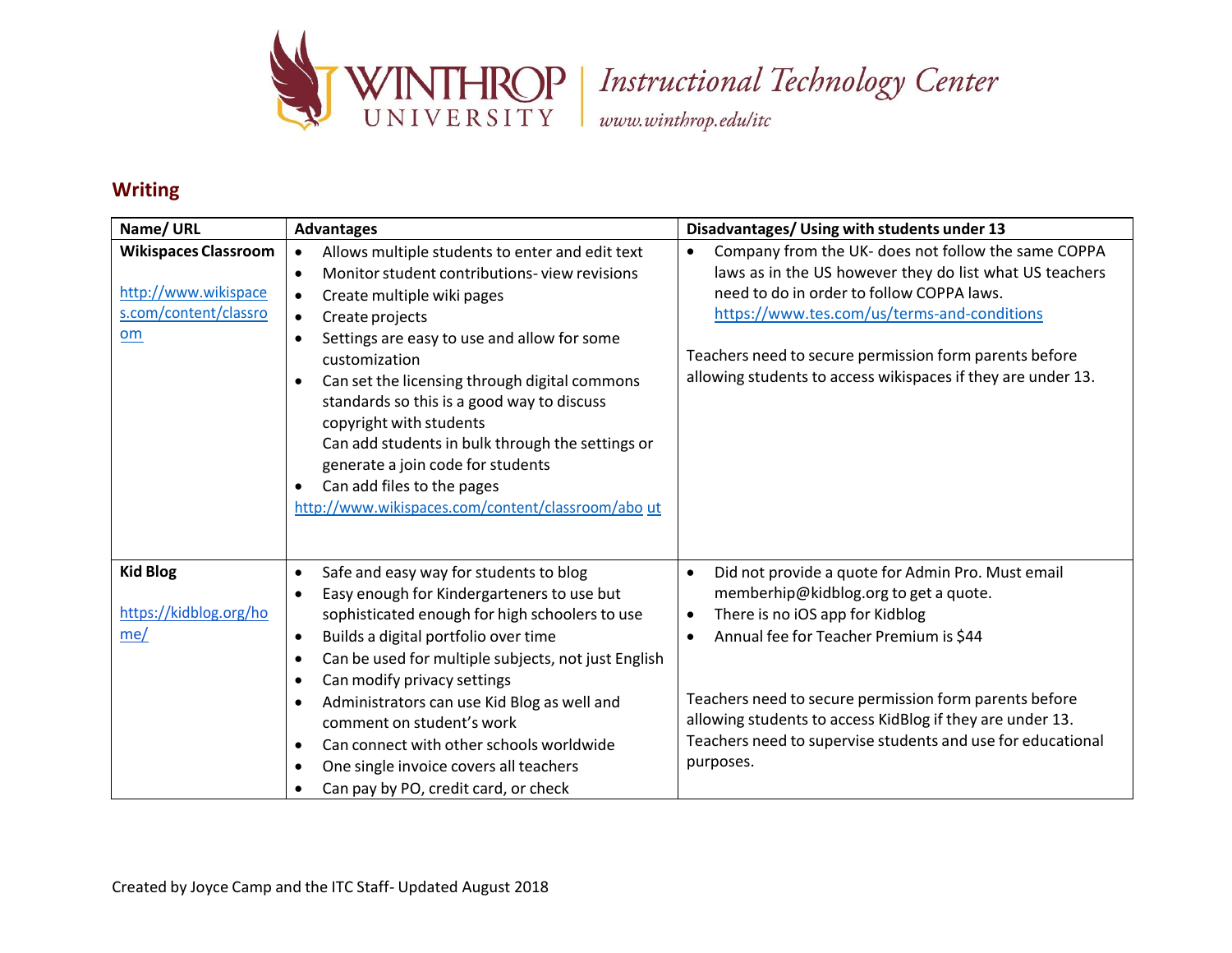

# THROP | Instructional Technology Center

www.winthrop.edulitc

|                            | Can design membership term to align with<br>$\bullet$<br>academic calendar |                                                                        |
|----------------------------|----------------------------------------------------------------------------|------------------------------------------------------------------------|
|                            |                                                                            |                                                                        |
|                            | Supports all devices and operating systems<br>$\bullet$                    |                                                                        |
|                            | Made and designed by teachers<br>$\bullet$                                 |                                                                        |
|                            | Does provide a 30 day trial<br>$\bullet$                                   |                                                                        |
| <b>EDU Blogs</b>           | Edublogs is a free site for students and teachers<br>$\bullet$             | Pro or Campus Press versions cost more<br>٠                            |
|                            | to create blogs                                                            | Campus Press made for school districts                                 |
| https://edublogs.org/      | $\bullet$                                                                  | Students will need email accounts to be able to use                    |
|                            | Can store up to 1 GB of data in the free version                           |                                                                        |
|                            | Directions on how to set up a class edublog-<br>$\bullet$                  | this in the classroom                                                  |
|                            | https://teacherchallenge.edublogs.org/blogging-                            |                                                                        |
|                            | with-students/                                                             | Teachers need to secure permission form parents before                 |
|                            | They have their own bloggers who help you think<br>$\bullet$               | allowing students to access KidBlog if they are under 13.              |
|                            | of ideas to use this in your classroom                                     | Teachers need to supervise students and use for educational            |
|                            | Create a student network to allow all students in<br>$\bullet$             | purposes.                                                              |
|                            | your class to participate                                                  |                                                                        |
| <b>Now Comment</b>         | Comment on text, images, and video<br>$\bullet$                            | Panes are a little hard to follow at first.                            |
| https://nowcomment.        | Can set up with 2 panes, or choose inline<br>$\bullet$                     |                                                                        |
| com/                       | comments                                                                   | There is nothing posted on this site about students under the          |
|                            |                                                                            | age of 13 and the protection of their information. This would          |
|                            | Need to add collaborators by using an email                                |                                                                        |
|                            | address                                                                    | be a site where parental permission should be sought before            |
|                            |                                                                            | using.                                                                 |
| <b>Classtools.net</b>      | Use this tool for students to have a conversation<br>$\bullet$             | For an extra fee, you can subscribe to classtools.net and<br>$\bullet$ |
|                            | with each other that is like texting                                       | have access to materials without advertisements.                       |
| <b>SMS Instant</b>         | Students don't need an account to use this tool<br>$\bullet$               | Students can take a screen shot of their work for<br>$\bullet$         |
| <b>Messaging Simulator</b> |                                                                            | assessment purposes                                                    |
| http://www.classtools      |                                                                            | May have problems with Flash                                           |
| .net/SMS/                  |                                                                            |                                                                        |
|                            |                                                                            | Since students do not need to have an account, this can be             |
|                            |                                                                            | used with students under 13.                                           |